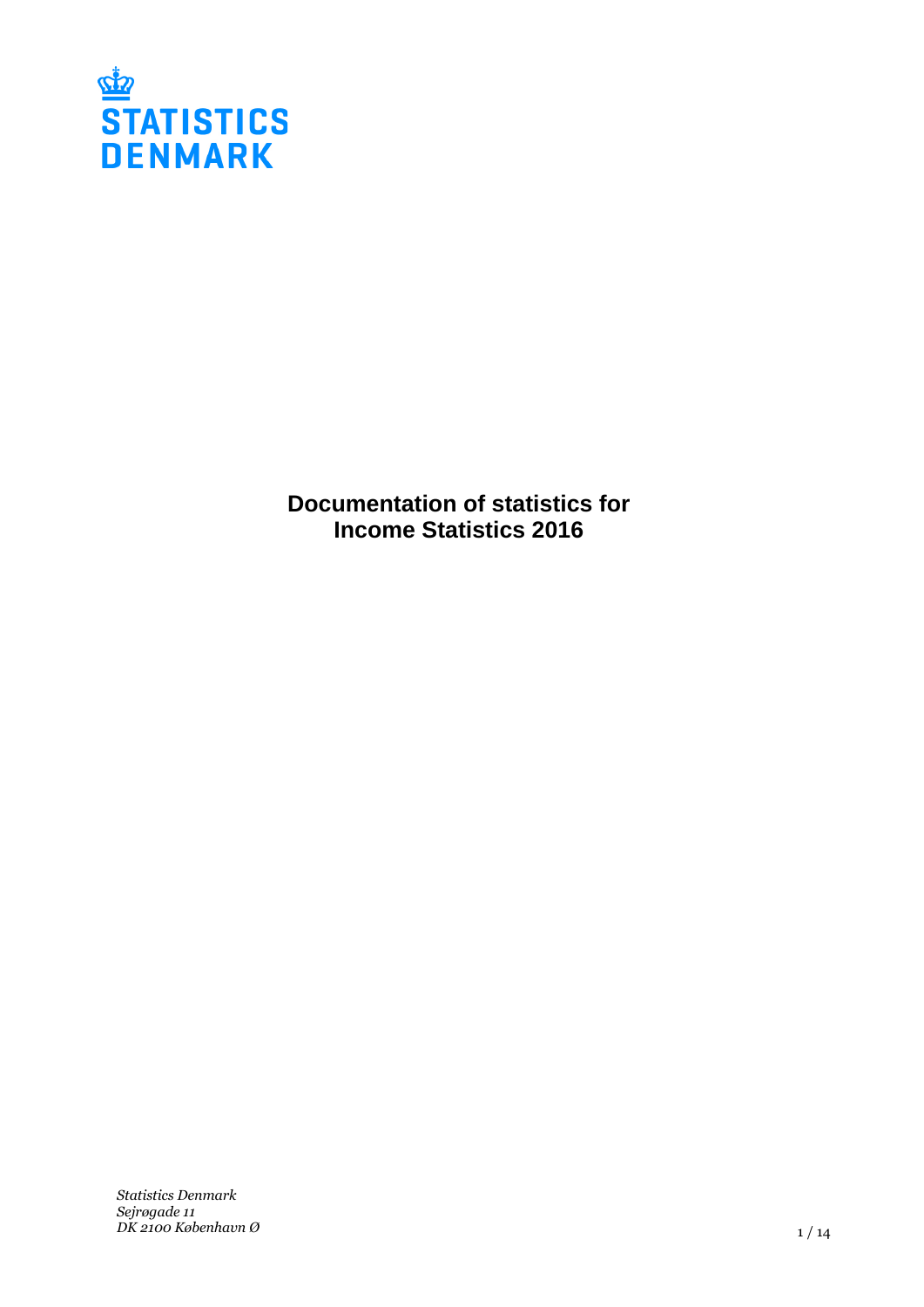

# **1 Introduction**

The purpose of the Income Statistics - is to provide statistics on the population's incomes and tax payments as well as the distribution of incomes. The statistics are useful in the field of social sciences and form the basis for effective policymaking in areas that affect the economic situation of the households. Statistics Denmark has published statistics on incomes since 1905 and has coherent time series going back to the 1980s.

# **2 Statistical presentation**

The income statistics is based on a full population register. It contains information on annual incomes at both the personal and family level as well as data on the distribution of income. The Income is available both pre- and post taxes and can be split into sub-categories such as primary incomes, transfers, property income and taxes. In the income statistics the population is divided into groups by age, Socio economic status, gender, municipalities(NUTS-3), type of family and into income intervals.

## **2.1 Data description**

The income statistics are based on annual incomes. Income statistics is presented at both the personal and the family level. The income register contains more than 100 types of income of which the 40 most important are presented in the Statbank.

In addition to measuring the level of income there is also focus on income distribution. This includes indicators such as decile distributions, Risk of Poverty and the Gini Coefficient, which are measured using the equivalised disposable income.

*History*: From 1905 to 2016 Statistics Denmark has published an annual publication on incomes. The Income Statistics are for the first time published in the Statbank in the year 2002. Income Statistics For the period 1983 - 2001 is published in the Tax-oriented Income publication. The information on income was before 1983 published in the so-called Tax Return Survey (selvangivelses undersøgelsen). It was based on a sample of income tax returns.

The Tax-Related Income statistics are based on the Income Statistics Register, which has been constructed since 1970. Comparing data on income over time was not possible until 1976, when the design of the Income Statistics Register was changed.

Income statistics for families and households was published annually in an extended newsletter (Statistiske Efterretninger) from 1984-2005 and in the annual income publication.

## **2.2 Classification system**

The personal income statistics is primarily grouped by: type of income, municipality, socioeconomic status, gender, age and education. pre-tax total income and disposable income is furthermore divided into income intervals.

The family income statistics is furthermore divisible by type of family, socio-economic status for the main breadwinner, highest attained education within the family and home ownership.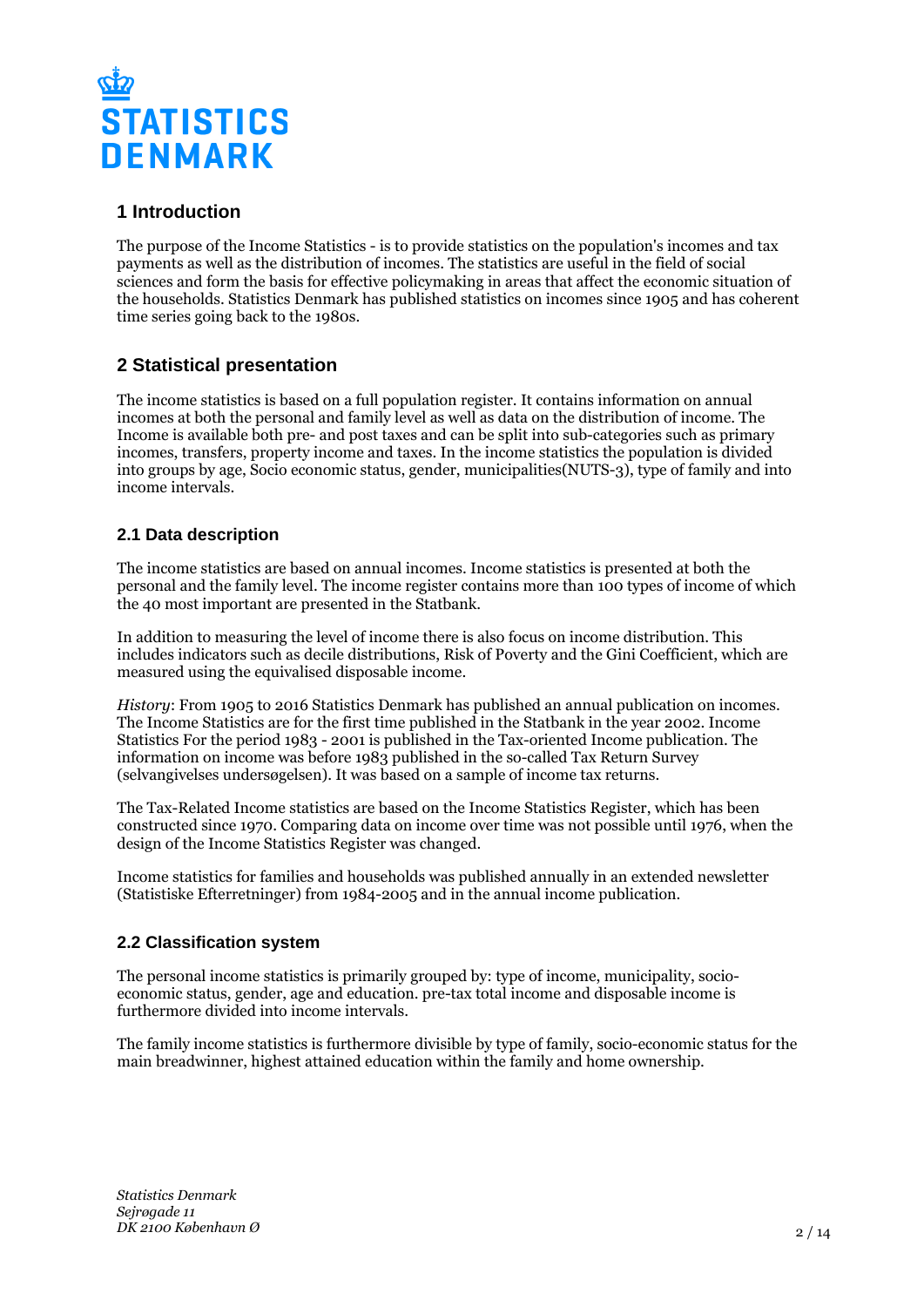

#### **2.3 Sector coverage**

Not relevant for this statistics.

## **2.4 Statistical concepts and definitions**

Disposable income: Disposable income is the amount of money that a person or household has available for spending and saving after income taxes and interest expenses have been accounted for.

Pre-tax income, total: Pre-tax income is the sum of primary income, public transfer incomes, private pensions, property income and other personal income.

Primary income: Primary income includes wages and salaries, entrepreneurial income and received fees subject to labour market contributions.

Public transfer incomes: Public transfer incomes includes disability and old age pensions, early retirement pay, unemployment and cash benefits, public educational grants, housing benefits, child benefits and green check.

Private pensions: In the income statistics private pensions includes public servants pension, pension from the ATP (Labour Market Supplementary Pension Scheme) and Labour market and private pensions (Annuities only).

Property income: Property income (gross) refers to profit or income received by virtue of owning property. It includes received interests and other property income (From stocks etc.). When comparing consumer spending power between home owners and tenants imputed rent and interest expenses should be included in property income (= Property income (gross) + Imputed rent - Interest expenses).

Imputed rent: Imputed rent is a computed value that shows how much a home owner in theory should pay to rent a corresponding dwelling. Imputed rent is included in disposable income to ensure comparability in consumer spending power between home owners and tenants.

Tax, total: Tax (total) includes income taxes and labour market contributions.

Equivalised Income: Equivalised disposable income is mainly used for calculation on the income distribution. The purpose of equivalising the income is to ensure comparability between the income for a person living alone, with that of a large family. The equivalised income should be interpreted as the amount a one-person family should have in order to obtain the same possibilities of consumption as a large family. The assumption is made that income is perfectly redistributed within the family, so that all family members receive the same equivalised income. The OECD modifedscale is used for equivalisation. The first adult is assigned a weight of 1, the subsequent adults over 14 years old has the weight of 0.5 and children 0.3. Thus the Equivalised disposable income for all family members in a family of 2 adults and 2 children with a total disposable income of 400.000 DKK is 400.000/(1+0.5+0.3+0.3)= 190.476 DKK.

Socio-economic status: The main source of income and/or labor market status for the year.

Low income: Low income is an indicator that measures the number of people living in families with a total income that is lower than 50 or 60 percent of the median income. It is a group with an income that is significantly lower than the standard in the Danish society. The measure is almost similar to Eurostat's term Risk of Poverty and OECD's Poverty.

Decile groups and deciles: The population is sorted according to its income and then divided into 10 equally large groups. The first decile group is the 10 percent with the lowest income. The 10th decile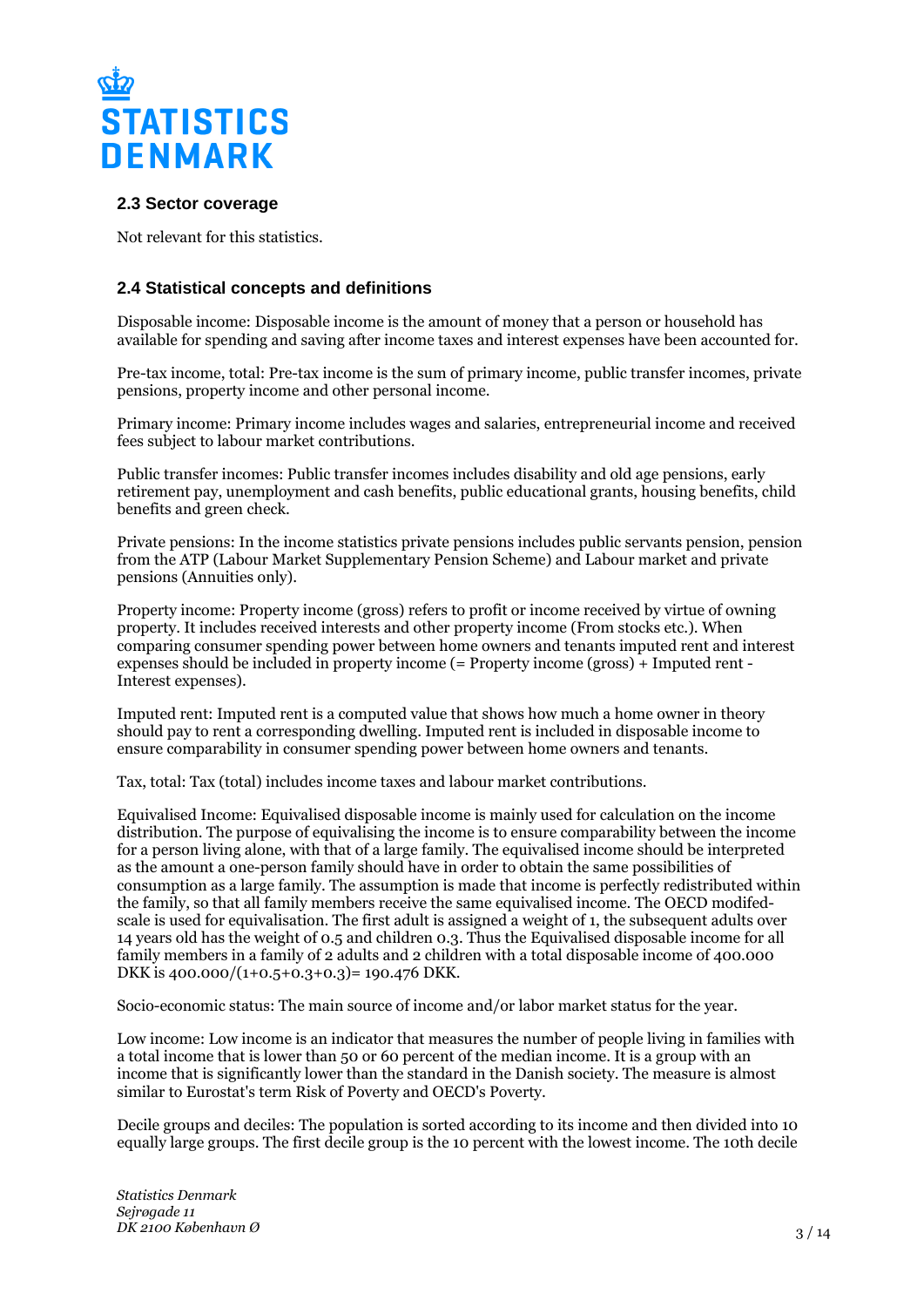

group is the 10 per cent with the highest income. The deciles are the values separating each of the decile groups.

P90/10: P90/10 measures the economic difference between low and high income families. This indicator is not affected by individuals with extreme income like many other inequality measures. This makes P90/10 a good indicator of inequality over time and in small populations, e.g. in the Municipalities. P90/10 is the upper decile divided by the lower decile.

S80/20: S80/20 is an indicator of inequality based on the mean income in the decile groups. S80/20 is the total income of the 20 per cent with the highest income divided by the total income of the 20 per cent with the lowest income. This measure is affected by individuals with extreme income.

Gini coefficient: The Gini coefficient is one of the world's most commonly used measures of inequality. With a single number it states the degree of inequality in an income distribution. The Gini coefficient is a number between 0 and 100. The closer Gini is to 0, the more equal the income distribution.

The Hoover index: The Hoover index is an indicator of inequality. It is equal to the share of the total income in the society that would have to be redistributed from people with incomes above the mean to people with incomes below the mean, in order to reach income uniformity. The higher the Hoover index, the more unequal the income distribution.

Age: Age on the 31st of December of the income year.

Region/Municipality: Residence 31st of December of the income year.

#### **2.5 Statistical unit**

- Persons living in Denmark
- Families living in Denmark

#### **2.6 Statistical population**

The following populations are used in publications.

Persons: All that are at least 15 years old by the 31st of December and have had a registered address in Denmark for the entire year. Thus the statistics does not include people migrating in and out of the country nor the people who died during the year.

Families: The family is defined on the 31st of December. Only families with at least one person over the age of 15, who have been registered to live in Denmark the entire year, is included.

Distribution of incomes: Persons in families on the 31st of December. Only persons living in families with at least one person over the age of 15, who have been registered to live in Denmark the entire year, is included.

#### **2.7 Reference area**

Denmark.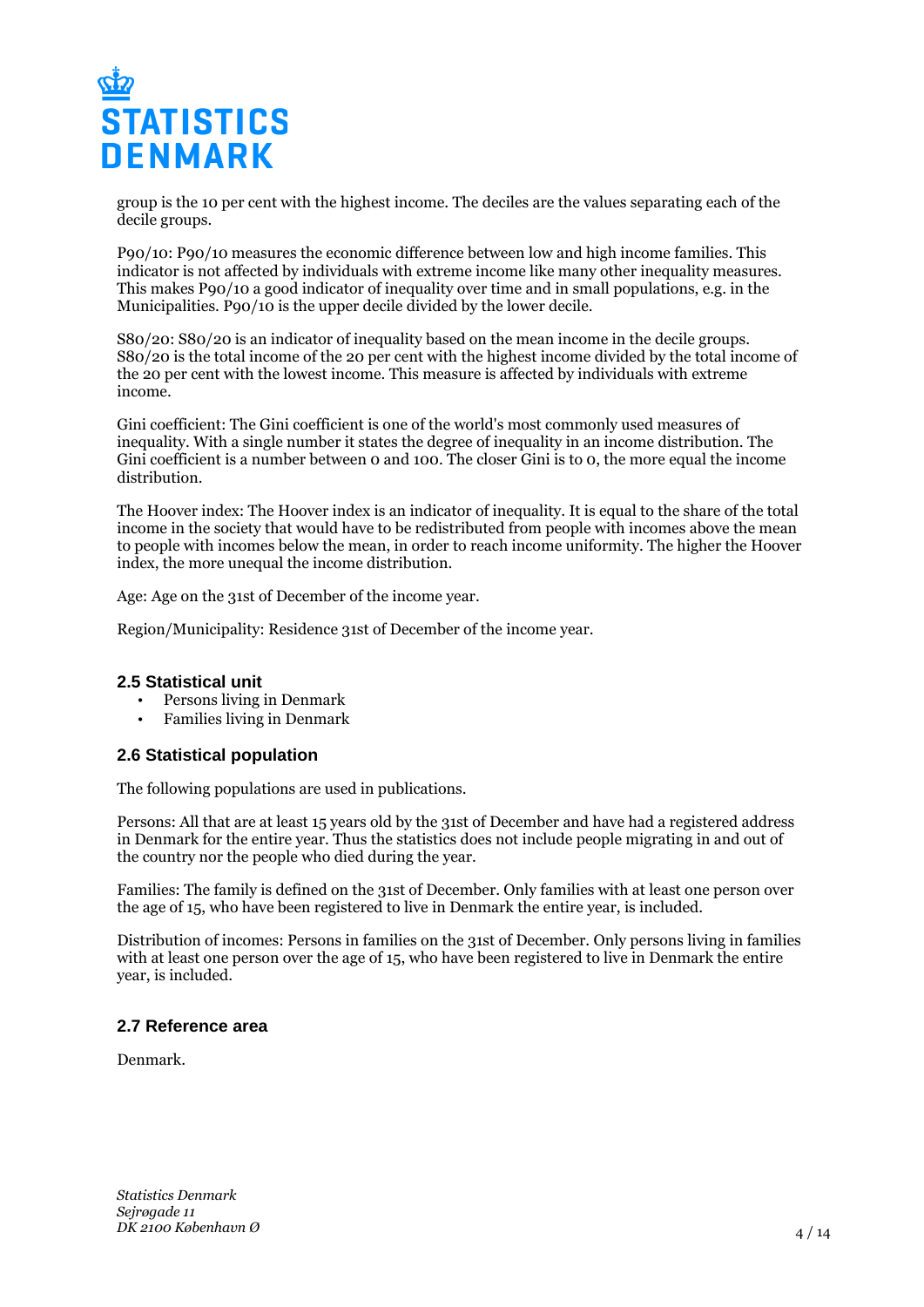

## **2.8 Time coverage**

The current Statistics cover the period from 2010.

## **2.9 Base period**

Not relevant for this statistics.

#### **2.10 Unit of measure**

- number of persons
- 1.000 DKK

## **2.11 Reference period**

The income year refers to the incomes for that entire year.

## **2.12 Frequency of dissemination**

Annually.

## **2.13 Legal acts and other agreements**

Section 6 of the Act on Statistics Denmark (most recently amended by Act no. 599 of 22 June, 2000).

The statistics is an important source for data requested by Eurostat for the "Statistics on Income and Living Conditions" (Regulation (EC) No 1177/2003).

## **2.14 Cost and burden**

There is no response burden for private citizens or businesses is zero as all data is collected via Central Customs and Tax Administrations registers.

## **2.15 Comment**

Additional information is available on Statistics Denmark website under the topic of incomes. It's also possible to contact us by phone or E-mail for further information.

# **3 Statistical processing**

Data is collected and published yearly. The primary source is administrative data from the Danish tax authorities. Using secondary sources from the municipalities and unemployment funds the incomes are subdivided into more detailed types of income. Finally other registers in Statistics Denmark, such as the population register, provides background information.

In case of inconsistencies between data sources on the total income amounts, the data are fitted to match the level of the the tax authorities, which are assumed to be correct.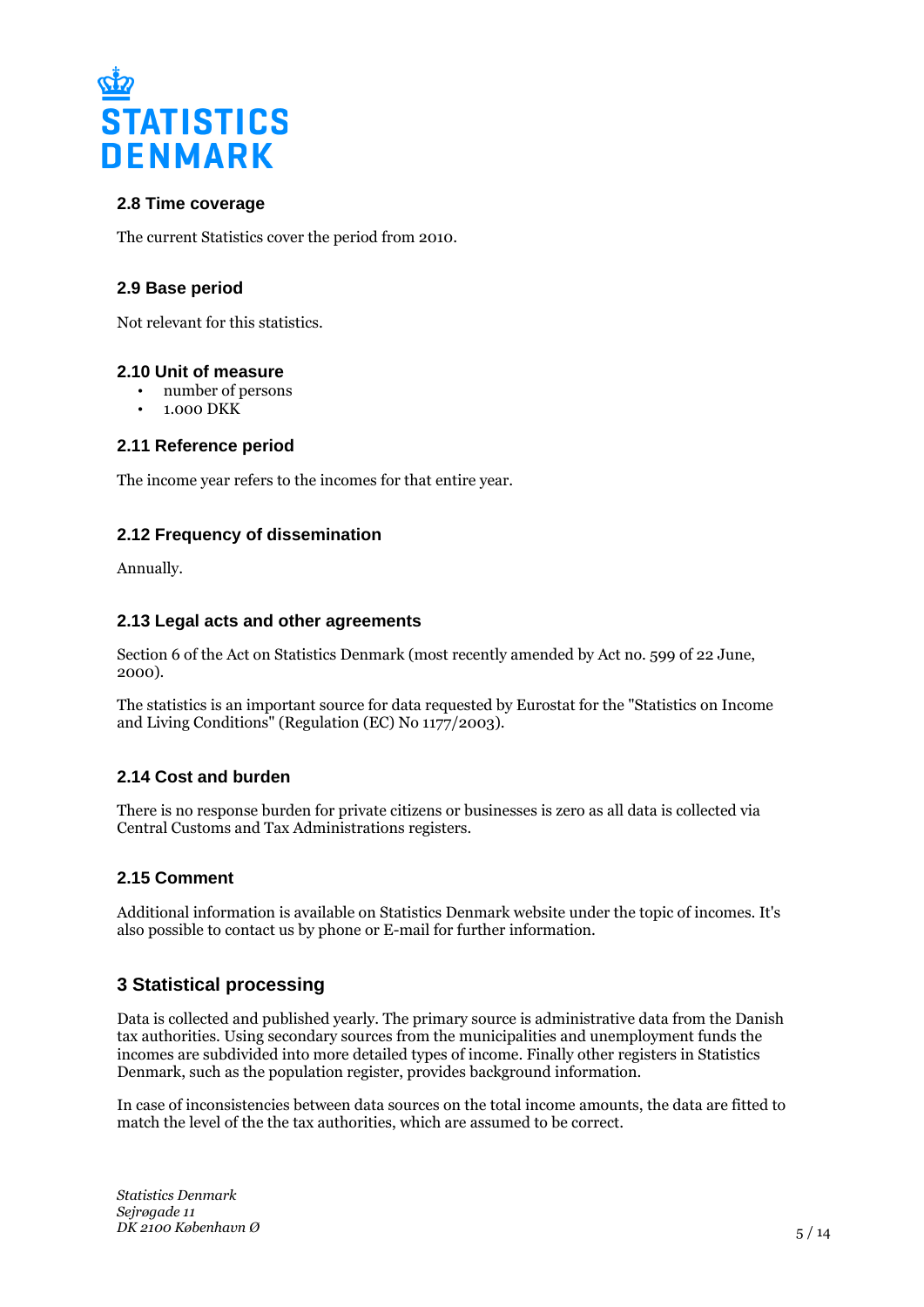# **STATISTICS DENMARK**

## **3.1 Source data**

The main source are registers operated by the Central Tax Administration. this includes the Central Taxpayers' Register (CSR), the Central Pension Register (CPS), and the Pension Tax Register (PAF).

In addition, the following registers maintained by Statistics Denmark are used:

- Central Business Register
- Register for Labour Market Policy Measures (AMFORA)
- Register of Unemployment Benefit Payments (DUR)
- Register of Population Statistics
- Employment Classification Module (AKM)
- Statistic Denmark's Register of Child Allowance Statistics
- Register of Pension Statistics
- Register of Housing Allowance Statistics

*The Central Taxpayers' Register (CSR):* Data is produced by the Central Customs and Tax Administration. The is based on final tax assessment from the Central Taxpayers' Register. It contains data on income, income tax allowance, and wealth, reported by municipalities to the Central Customs and Tax Administration on the basis of the income tax return forms. Furthermore, the register contains a range of data reported by employers, banks, and municipalities to the tax authorities according to the Danish Tax Control Act. The register also contains information used in valuing social benefits. Finally, the register contains different background information for administrative use: e.g. concerning pensions, joint taxation, and various estimated amounts in connection with income tax assessment.

*Statistic Denmarks e-income Register (The Salary Information Register (COR): Data Produced by the Central Customs and Tax Administration)*: The register is based on the information that has to be sent to the tax authority by employers and others who pay out wages and salaries, remunerations, pensions etc. For each employee the pay declaration slip contains information regarding all employment including size and kind of income, size of ATP contributions (labor market supplementary pension contributions) and the amount withheld to A-tax (provisional tax). The register, in this way, makes it possible to split up the A-income into various income types, e.g. wages and salaries, unemployment benefits and social pensions. The register also contains information about some kinds of B-income (other income than A-income dividend from shares and tax free social pensions), e.g. unemployment benefits for self-employed.

*The Central Pension Register (CPS): Data Produced by the Central Customs and Tax Administration in August*: The register contains information about contributions to pension funds which has to be sent to the tax authority by insurance companies, pension funds, financial institution and other administrators of pension capital.

*The Pension Tax Register (PAF): Data Produced by the Central Customs and Tax Administration in August*: The register is based on information about pension withdrawals subject to duties, which have to be sent to the tax authority by insurance companies, pension funds, financial institutions and other administrators of pension capital.

*Statistics Denmark's Central Business Register*: The register contains information about legal enterprise units and possibly their departments. The Register also contains information about the responsible owners of the registered enterprises. A number of identification items are contained in the register, for instance possible responsible owners, civil registration number, information about geographic location, type of ownership, sector, and size.

*Statistics Denmark's Register for Labor Market Policy Measures (AMFORA)*: For each individual person the AMFORA includes information about the duration of the periods in which the person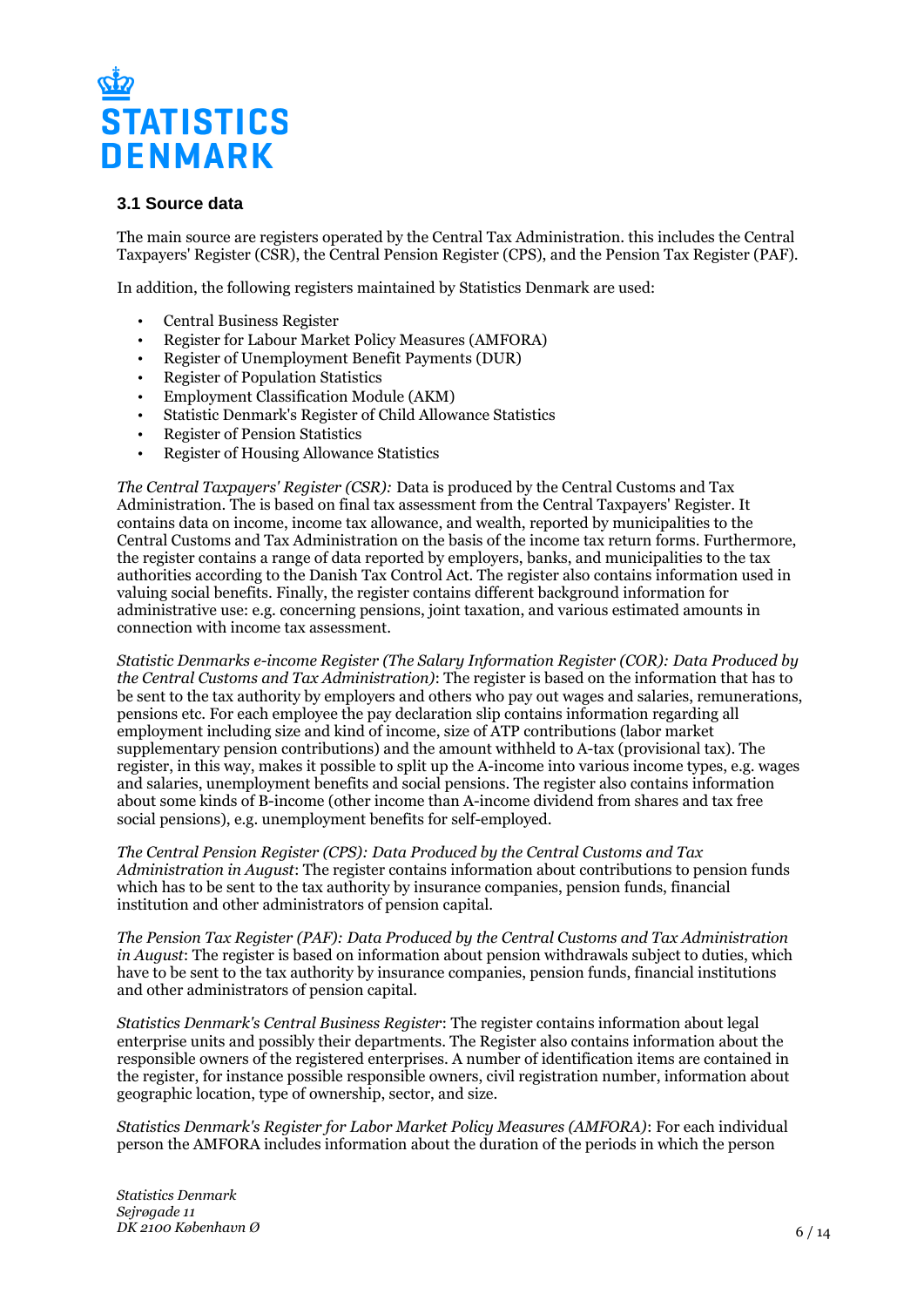

participated in the labor market policy measure.

*Register of Unemployment Benefit Payments*: The register contains information about persons who are insured against unemployment and receive unemployment benefits (excluding holiday allowance benefits). The register includes information about weekly paid unemployment benefits (excluding holiday allowance benefits).

*Register of Population Statistics*: The Register of Population Statistics contains basic demographic information about the Danish population. The basis for the register is the Central Population Register.

*Statistic Denmark's Register of Child Allowance Statistics*, *Statistic Denmark's Register of Pension Statistics* and *Statistic Denmark's Register of Housing Allowance Statistics*.

#### **3.2 Frequency of data collection**

Once a year.

#### **3.3 Data collection**

Administrative registers. Data related to income is collected monthly or annually from the Tax Authorities or *Udbetaling Danmark*, which pay out transfers in Denmark.

#### **3.4 Data validation**

Data from the final tax returns are validated by the Tax authorities and the tax payers. The data is assumed to be of high quality. Yearly changes in the incomes is monitored taking into account the development and growth of the economy.

#### **3.5 Data compilation**

The final tax returns is assumed to be correct. The income variables from the final tax-returns is mainly collected from the preliminary e-income register. The e-income register makes it possible to sub-categorise the transfers into different types of transfers. However as the final tax returns are fully validated by both authorities and the tax-payer, the final tax assessment is considered the best source of information. Thus incomes from the e-income register are adjusted to fit the validated final tax-returns in cases of inconsistency.

#### **3.6 Adjustment**

The final tax returns is assumed to be correct. The income variables from the final tax-returns is mainly collected from the preliminary e-income register. The e-income register makes it possible to sub-categorise the transfers into different types of transfers. However as the final tax returns are fully validated by both authorities and the tax-payer, the final tax assessment is considered the best source of information. Thus incomes from the e-income register are adjusted to fit the validated final tax-returns. The effect of corrections of the micro-data is usually very small in relation to the total income mass.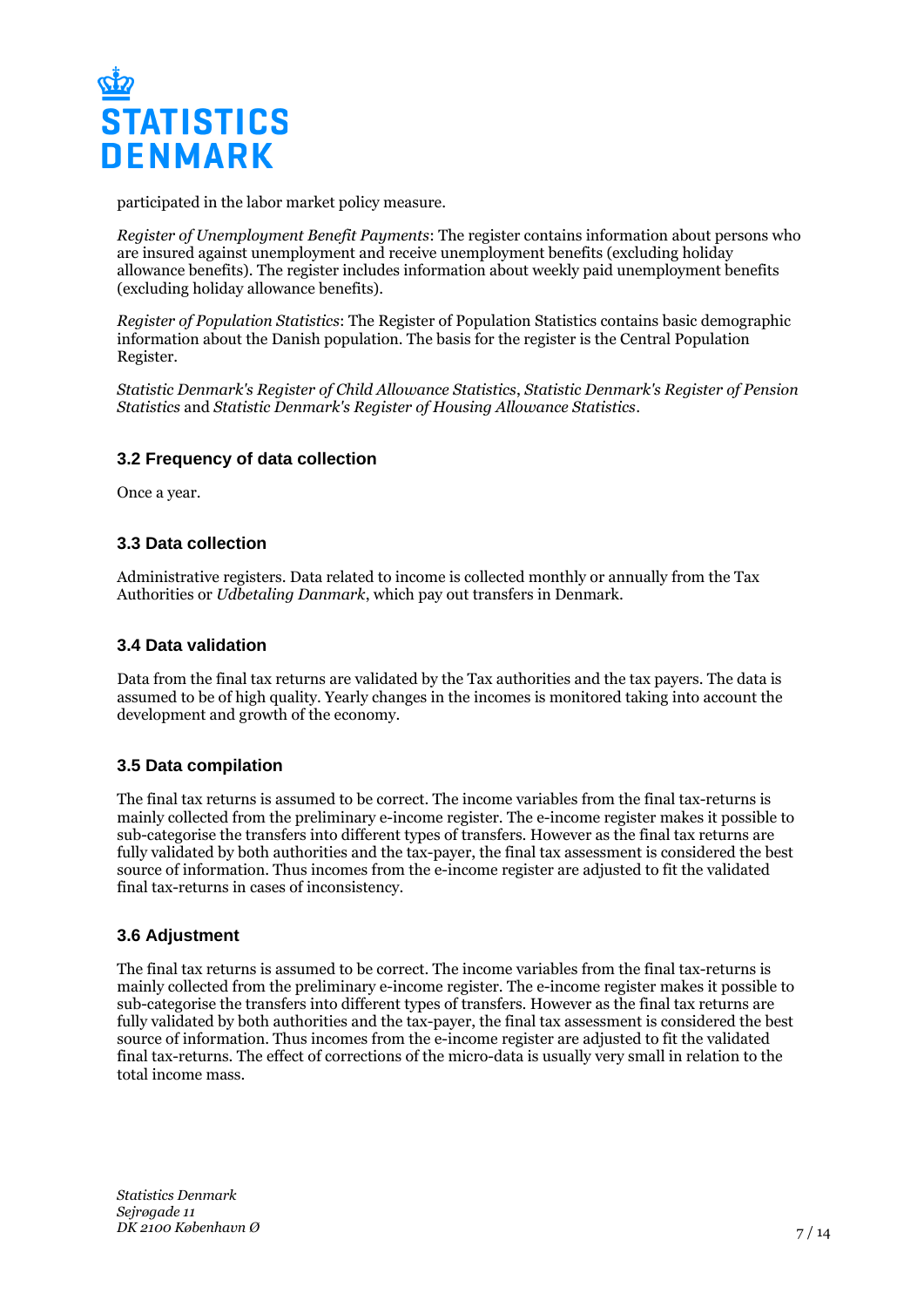

# **4 Relevance**

The primary users of the income statistics is ministries, municipalities, research institutes and the media. An annual meeting with some of the users of the main welfare statistics is held in Statistics Denmark. On a daily basis users call with questions related to the statistics or comment our publications on Social Media. Through these interactions with the users we continually assess the need for improvements of the statistics.

#### **4.1 User Needs**

- *Users*: Municipalities, ministries, organizations, research Institutions and the news media.
- *Application*: To show the development in and composition of income for different sections of the population and to measure income distribution.

#### **4.2 User Satisfaction**

No information on user satisfaction have been collected.

## **4.3 Data completeness rate**

Data exists for the entire population. Incomes are primarily based on the final tax statement. Thus published data does not include undeclared incomes, insurance payout and losses/gain of gambling etc. The income can be revised by the tax authorities for up to 5 years, however the data used for income statistics are extracted 8 months following the end of the income reference year.

# **5 Accuracy and reliability**

The quality is in general considered to be very good for the income types included in the statistics as data have been validated by the Tax authorities. Undeclared incomes, winnings in lotteries etc. may result in a mismatch between actual and register incomes.

As the income statistics is based on full-population registers, there are no sampling errors.

The majority of the data in the income statistics is extracted in August. Thus revisions after this date, will not be taken into account in the income statistics. This mainly affect the self-employed.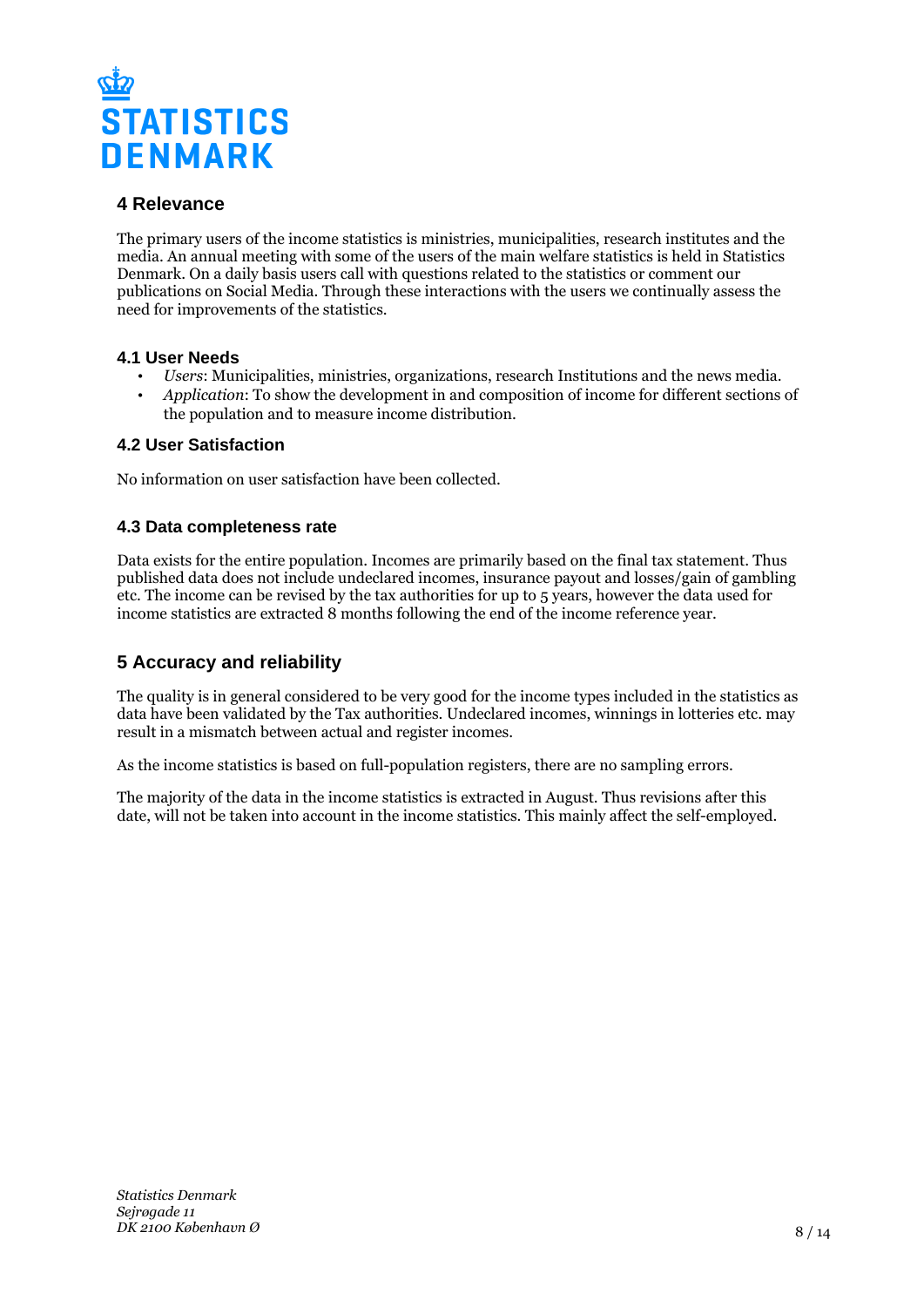

## **5.1 Overall accuracy**

The quality is in general considered to be very good for the income types included in the statistics.

As the income statistics is based on full-population registers, there are no sampling errors or risk of bias.

The income information in the registers of the Tax authorities are assumed to be correct. Undeclared incomes and mistakes in the reporting of incomes to the Tax authorities will result in a mismatch between actual and register incomes. One-time payments such as insurance payments and winnings from gambling is not part of the statistics either.

Using an earlier data extraction from the tax-registers timeliness has been improved from December to September. As tax statements can be revised for up to five years following the income reference year and the statistics are not revised, this leads to some revisions not making it into the statistics. Based on analysis from 2015 we estimated that total pre-tax income will be measured 0,05 per cent lower than it would have been if we stuck to the old schedule. The group thats primarily affected are the self-employed. Income from self-emplyed is measured about 1 per cent lower, than it otherwise would have been if we had stayed with the old schedule. A 2007 analysis show that the amount of revisions declines exponentially with time. Thus the amount of revisions lost after the november extraction is assumed to be negliable.

## **5.2 Sampling error**

The administrative registers fully cover the population. Thus there is no statistical uncertainty

## **5.3 Non-sampling error**

Undeclared incomes and mistakes in the reporting of incomes to the Tax authorities will result in a mismatch between actual and register incomes. One-time payments such as insurance payments and winnings from gambling is not part of the statistics either.

The statistics includes imputed rent for home owners. It's assigned as a percentage of the public tax evaluation of owned real-estate. This income is purely theoretical and is subject to uncertainty.

## **5.4 Quality management**

Statistics Denmark follows the recommendations on organisation and management of quality given in the Code of Practice for European Statistics (CoP) and the implementation guidelines given in the Quality Assurance Framework of the European Statistical System (QAF). A Working Group on Quality and a central quality assurance function have been established to continuously carry through control of products and processes.

#### **5.5 Quality assurance**

Statistics Denmark follows the principles in the Code of Practice for European Statistics (CoP) and uses the Quality Assurance Framework of the European Statistical System (QAF) for the implementation of the principles. This involves continuous decentralized and central control of products and processes based on documentation following international standards. The central quality assurance function reports to the Working Group on Quality. Reports include suggestions for improvement that are assessed, decided and subsequently implemented.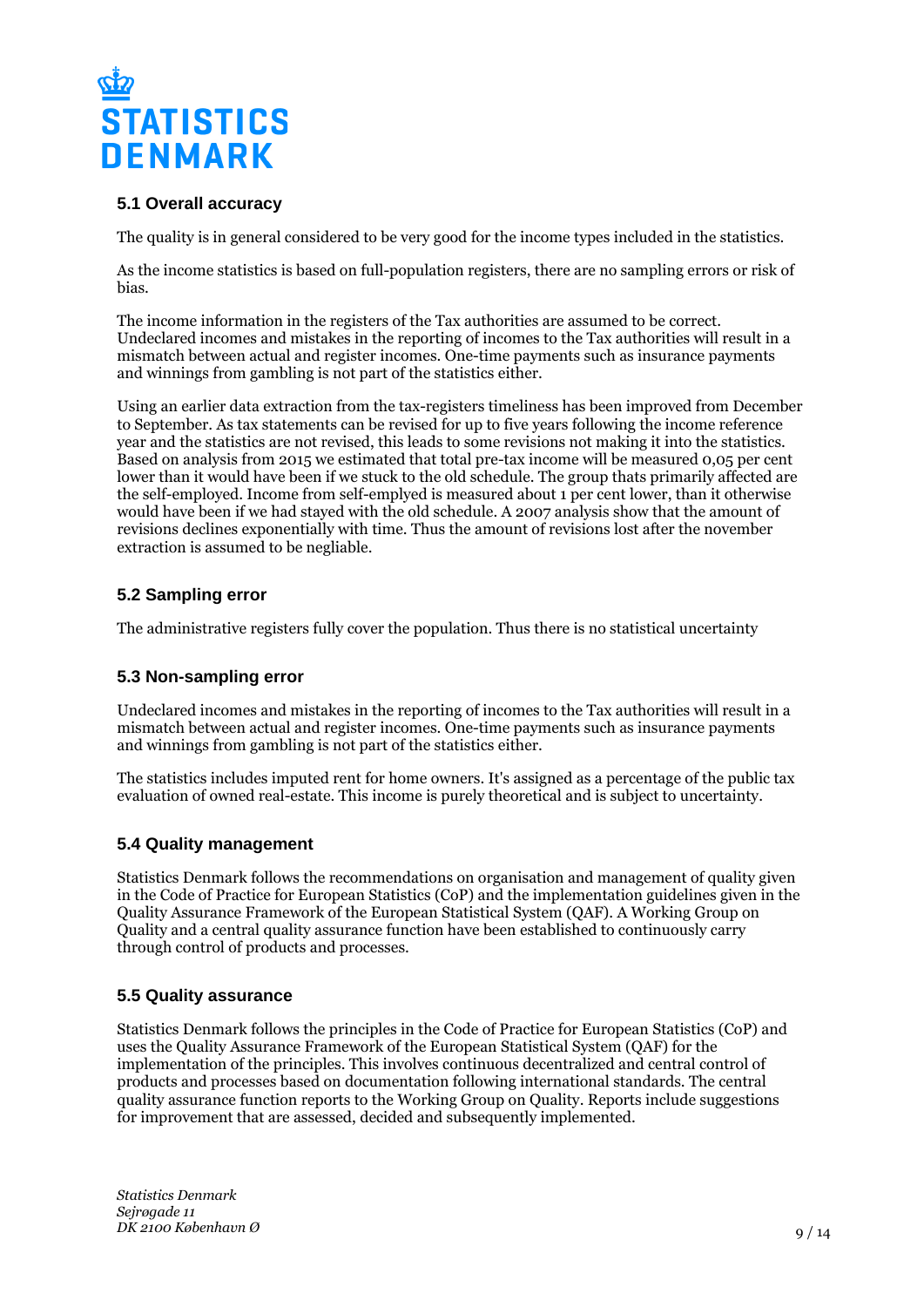

#### **5.6 Quality assessment**

Undeclared incomes and mistakes in the reporting of incomes to the Tax authorities will result in a mismatch between actual and register incomes. One-time payments such as insurance payments and winnings from gambling is not part of the statistics either. As the income statistics is based on full-population registers, there are no statistical uncertainty and the overall quality of the tax statement are considered to be quite good as the tax statements has to be approved both by the tax authorities and the individual tax payers.

Timeliness has been improved from December to September by using an earlier data extraction from the tax-registers . As tax statements can be revised for up to five years following the income reference year and the statistics are not revised, this leads to some revisions not making it into the statistics. Based on analysis from 2015 we estimated that total pre-tax income will be measured 0,05 per cent lower than it would have been if we stuck to the old schedule. The group that is primarily affected are the self-employed. Income from self-employed is measured about 1 per cent lower, than it otherwise would have been if we had stayed with the old schedule. A 2007 analysis show that the amount of revisions declines exponentially with time. Thus the amount of revisions lost after the November extraction is assumed to be negliable.

#### **5.7 Data revision - policy**

Statistics Denmark revises published figures in accordance with the [Revision Policy for Statistics](https://www.dst.dk/en/OmDS/strategi-og-kvalitet/revisionspolitik.aspx)  [Denmark.](https://www.dst.dk/en/OmDS/strategi-og-kvalitet/revisionspolitik.aspx) The common procedures and principles of the Revision Policy are for some statistics supplemented by a specific revision practice.

#### **5.8 Data revision practice**

There are no revision. However a preliminary statistic is published about 6 months earlier (aincome statistics). This statistic only covers wages and transfers. On these parameters the difference to the final register is less than 0,12 pct. In total the a-incomes make up 85-90 pct. of total pre-tax income as it does not include entrepreneurial and property incomes.

# **6 Timeliness and punctuality**

Most tables on income statistics are published in September, nine months after after the end of the income reference year along with the annual newsletter. Socioeconomic status, imputed rent, disposable income and income distribution indicators are published in November. The statistics has always been published as planned.

## **6.1 Timeliness and time lag - final results**

Most tables on income statistics are published in September, nine months after after the end of the income reference year along with the annual newsletter. Socioeconomic status, imputed rent, disposable income and income distribution indicators are published in November. For the exact dates see the [scheduled releases](https://www.dst.dk/en/Statistik/planlagte?type=1)

## **6.2 Punctuality**

This statistic is normally published on the announced date with no delays.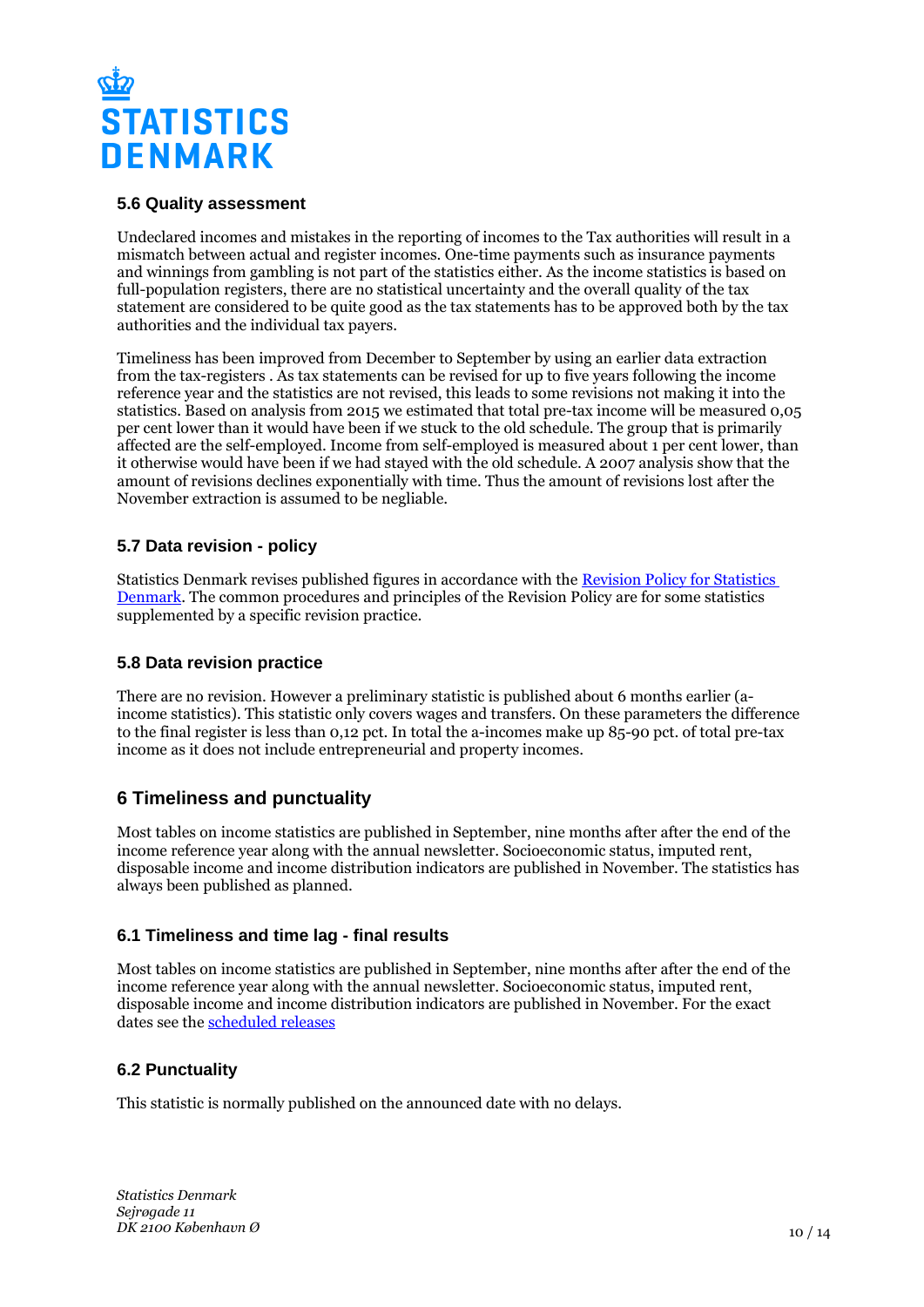

# **7 Comparability**

Income statistics are quite consistent over time if you use the coherent time series on out website. The statistics were last revised in 2013. Dating back to 1987 the data has been revised.

Eurostat and OECD are the recommended sources for making international comparisons. However users should take care not to over interpret the data as minor differences in the concepts of Incomes and data sources may skew indicators.

# **7.1 Comparability - geographical**

Reliably comparing incomes for different countries is very difficult. Insurance-, pension- and welfare systems differ from country to country. In addition the price level and the level of the welfare services makes it hard to interpret differences in the disposable income, when estimating economic living conditions. Finally Denmark, the other Nordic countries, Holland and Slovenia are among the only Countries that base income statistics on complete registers. In other countries the statistics if survey based and thus affected by statistical uncertainty.

## **7.2 Comparability over time**

*2013 revision*: The income statistics has been revised with the publication of 2013-data. The catalyst for this was a similar revision of the national accounts.

The main changes:

- Interest for businesses is moved from property income to entrepreneurial incomes.
- Church taxes are no longer categorized to be a tax.
- The level of imputed rent has been adjusted to fit the level in the national accounts.
- In the socio-economic distribution, students are now only considered wage earners if they work in excess of 950 hours a year.

For starters the revision has been carried out on data from 2010.

More information on the [revision](https://www.dst.dk/ext/arbejde-loen-og-indkomst/rev13) (In Danish):

*1994 tax reform*: Some tax-free transfers were increased and made subject for taxation. This increases the pre-tax incomes for the recipients, but have little effect on the disposable income. The same reform introduced the modern Labor Market contributions (Arbejdsmarkedsbidrag).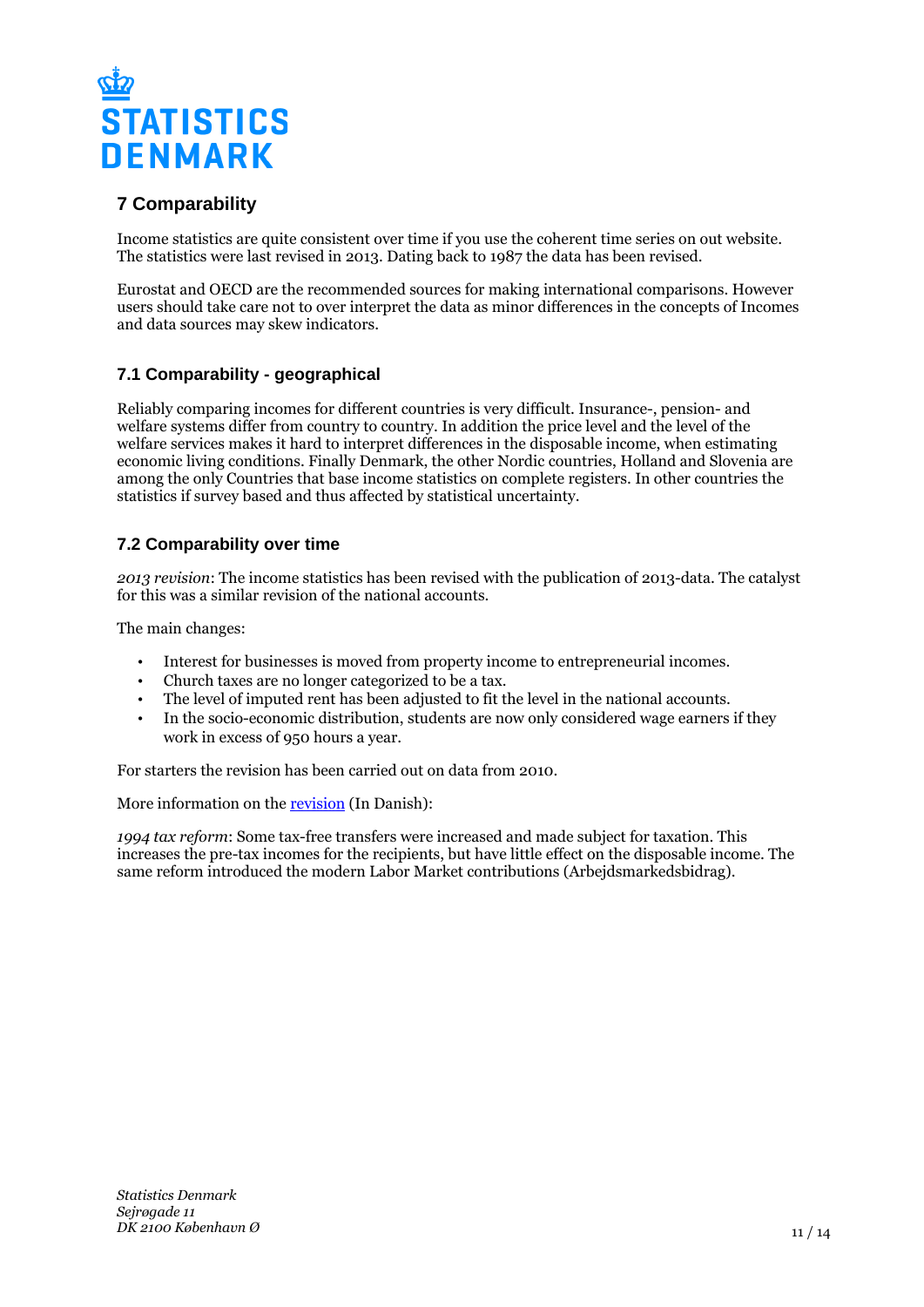

## **7.3 Coherence - cross domain**

As most income related statistics share data sources, the data is often comparable.

Statistics on certain transfers are available in the Statbank. They are mostly based on data from municipal social registers. There will not be an exact match between these statistics and the income statistics, but for the large majority of individuals the data should match. Wage statistics are done on a standardized hourly wage at a selected time. This is not comparable to the annual income statistic as people change job and labour market status during the year.

EU-SILC is a survey carried out in more than 30 European countries and is the primary source for income statistics in many European countries. In SILC the income definitions is harmonised, and with the above mentioned reservations somewhat comparable. The primary difference between the income concepts in this statistic and the Danish SILC incomes is that imputed rent of housing and interest on mortgages is not included in the SILC incomes. Furthermore SILC use a different household definition, than the families used in this statistic.

Finally it's worth noting that SILC is a survey and thus is subject to statistical uncertainty. Find more information on the SILC [here.](http://epp.eurostat.ec.europa.eu/portal/page/portal/microdata/eu_silc)

[Danish Paper](https://www.dst.dk/ext/arbejde-loen-og-indkomst/Eurostatulighed) on difference between the national registers and SILC.

## **7.4 Coherence - internal**

There are no inconsistencies.

# **8 Accessibility and clarity**

The statistics are published on our [website,](https://www.dst.dk/en/Statistik/emner/arbejde-indkomst-og-formue/indkomster) in an annual [newsletter](https://www.dst.dk/nytserie/1179) and via the [statbank.](http://www.statbank.dk/2435)

Furthermore there are tables on income in the publication [Statistisk Tiårsoversigt](https://www.dst.dk/da/Statistik/Publikationer/VisPub.aspx?cid=18557) (Danish only)

#### **8.1 Release calendar**

The publication date appears in the release calendar. The date is confirmed in the weeks before.

#### **8.2 Release calendar access**

The Release Calender can be accessed on our English website: [Release Calender.](https://www.dst.dk/en/Statistik/offentliggoerelser.aspx)

#### **8.3 User access**

Statistics are always published at 8:00 a.m. at the day announced in the release calendar. No one outside of Statistics Denmark can access the statistics before they are published.

#### **8.4 News release**

[Annual newsletter](https://www.dst.dk/nytserie/1179) (Danish only).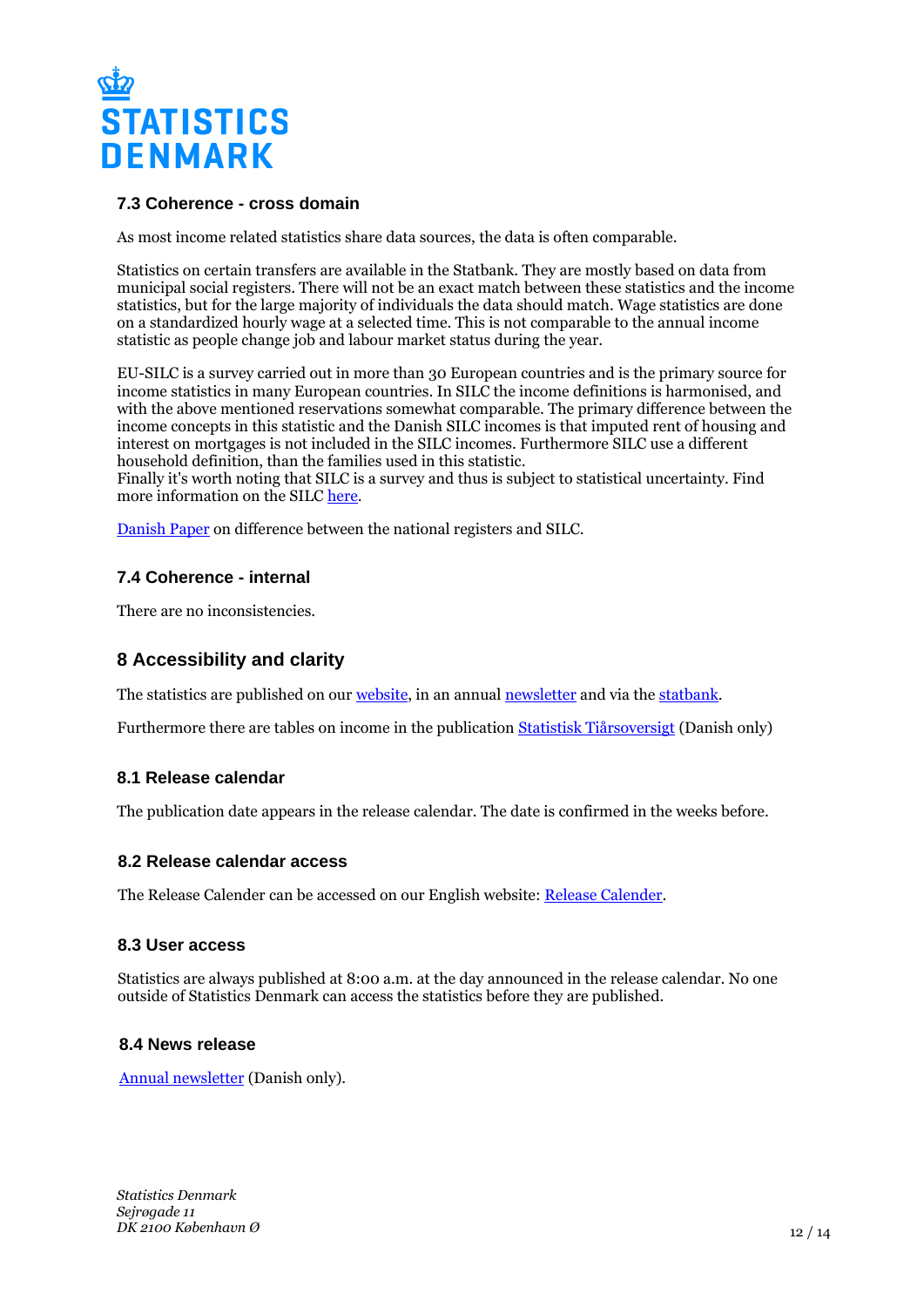

## **8.5 Publications**

The statistics are published on our [website](https://www.dst.dk/en/Statistik/emner/arbejde-indkomst-og-formue/indkomster), in an annual [newsletter](https://www.dst.dk/nytserie/1179) and via the [statbank](http://www.statbank.dk/2435).

Furthermore there are tables on income in the following publications - [Statistisk Tiårsoversigt](https://www.dst.dk/da/Statistik/Publikationer/VisPub.aspx?cid=18557) (Danish only) - [Statistical yearbook](https://www.dst.dk/en/Statistik/Publikationer/VisPub.aspx?cid=17959)

#### **8.6 On-line database**

Income statistics is available in the [statbank.](http://www.statbank.dk/2435)

#### **8.7 Micro-data access**

Access to micro-data is possible through cooperation with Danish research institutions. Read more [here](https://www.dst.dk/en/TilSalg/Forskningsservice.aspx).

#### **8.8 Other**

Custom made tables can be ordered through our customer centre. Read more about terms and conditions, confidentiality and find contact information on our [website](https://www.dst.dk/en/TilSalg/skraeddersyede-loesninger.aspx).

Income statistics based on a sample from our national income register is also available at Eurostats website. However the statistics are not fully comparable due to varying definitions on households and incomes.

## **8.9 Confidentiality - policy**

The income statistics adhere to the [policies of confidentiality](https://www.dst.dk/da/TilSalg/Forskningsservice/Dataadgang.aspx) is Statistics Denmark.

## **8.10 Confidentiality - data treatment**

The small island of Christiansø have been grouped with Bornholm in publications. Discretionary measures ensures that it's not possible to identify the incomes of individuals in the publications.

#### **8.11 Documentation on methodology**

The income variables are documented in [Times](https://www.dst.dk/da/Statistik/dokumentation/Times/personindkomst.aspx). (in Danish only) - Personal income in Times -Family incomes in [Times](https://www.dst.dk/da/Statistik/dokumentation/Times/familieindkomst.aspx)

## **8.12 Quality documentation**

Results from the quality evaluation of products and selected processes are available in detail for each statistics and in summary reports for the Working Group on Quality.

# **9 Contact**

The administrative placement of this statistics is in the division of Personal Finances and Welfare Statistics. The person responsible is Jarl Quitzau, tel. +45 39 17 35 94, e-mail: jaq@dst.dk